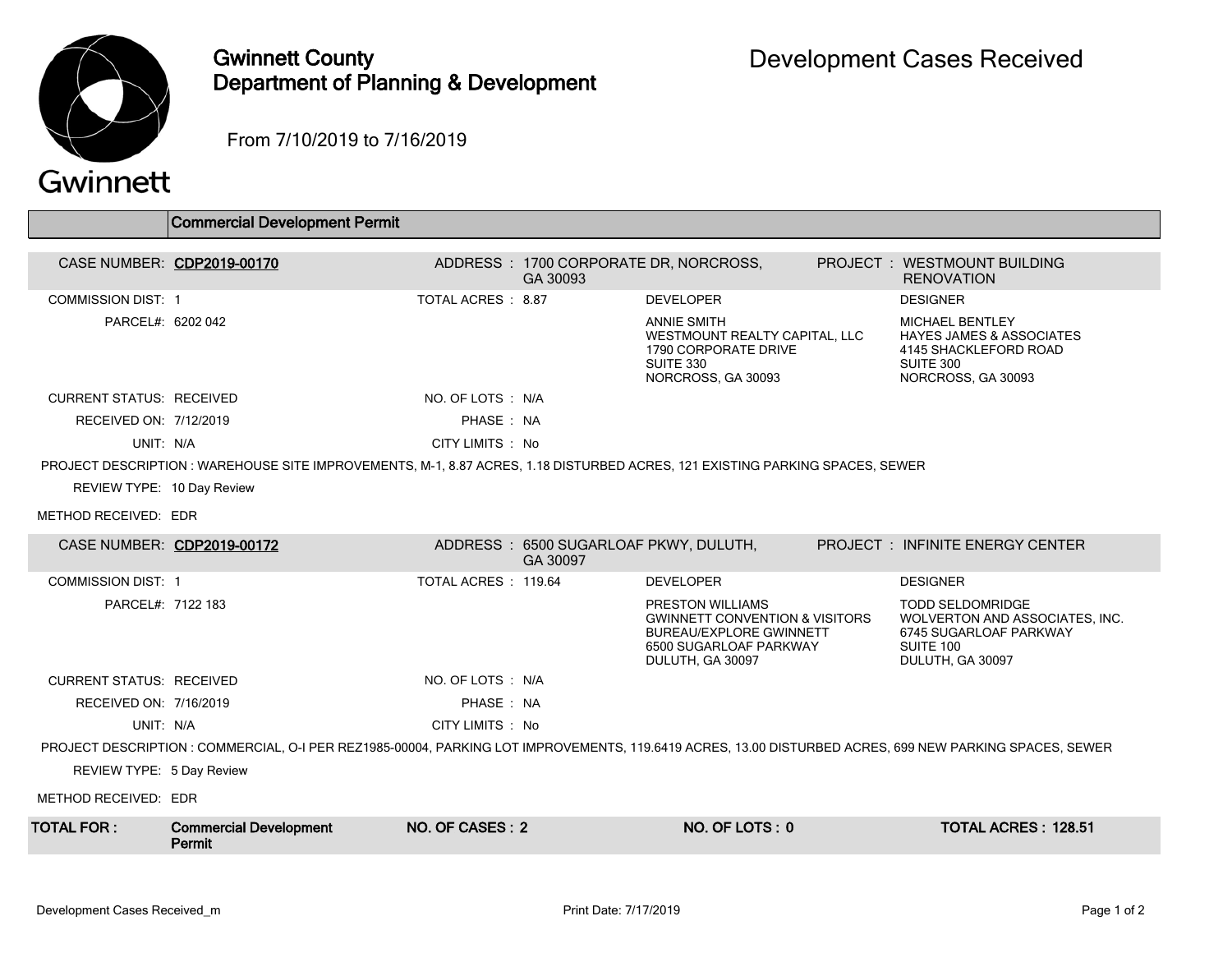|                                                                                                                                     | <b>Final Plat</b>                                                                                                                              |                    |          |                                                                                                                                       |  |                                                                                                                                          |  |  |  |
|-------------------------------------------------------------------------------------------------------------------------------------|------------------------------------------------------------------------------------------------------------------------------------------------|--------------------|----------|---------------------------------------------------------------------------------------------------------------------------------------|--|------------------------------------------------------------------------------------------------------------------------------------------|--|--|--|
| CASE NUMBER: FPL2019-00042                                                                                                          |                                                                                                                                                |                    | GA 30519 | ADDRESS: 3823 THOMPSON MILL RD, BUFORD,                                                                                               |  | <b>PROJECT : DEATON FARM PHASE 1</b>                                                                                                     |  |  |  |
| <b>COMMISSION DIST: 4</b>                                                                                                           |                                                                                                                                                | TOTAL ACRES: 29.85 |          | <b>DEVELOPER</b>                                                                                                                      |  | <b>DESIGNER</b>                                                                                                                          |  |  |  |
| PARCEL#: 1004 002                                                                                                                   |                                                                                                                                                |                    |          | <b>BRENT TUCKER</b><br>CENTURY COMMUNITIES OF GEORGIA.<br><b>LLC</b><br>3091 GOVERNOR'S LAKE DRIVE<br>SUITE 200<br>NORCROSS, GA 30071 |  | <b>TYLER MARCHMAN</b><br>ADVANCED ENGINEERING AND PLANNING<br>6845 SHILOH ROAD EAST<br>SUITE D <sub>3</sub><br>ALPHARETTA, GA 30005      |  |  |  |
| <b>CURRENT STATUS: RECEIVED</b>                                                                                                     |                                                                                                                                                | NO. OF LOTS : 43   |          |                                                                                                                                       |  |                                                                                                                                          |  |  |  |
| RECEIVED ON: 7/15/2019                                                                                                              |                                                                                                                                                | PHASE: 1           |          |                                                                                                                                       |  |                                                                                                                                          |  |  |  |
| UNIT: N/A                                                                                                                           |                                                                                                                                                | CITY LIMITS : No   |          |                                                                                                                                       |  |                                                                                                                                          |  |  |  |
| PROJECT DESCRIPTION : SINGLE FAMILY SUBDIVISION, PHASE 1, OSC PER RZR2017-00015, 43 LOTS, 29.853 ACRES, 3.2 OPEN SPACE ACRES, SEWER |                                                                                                                                                |                    |          |                                                                                                                                       |  |                                                                                                                                          |  |  |  |
| REVIEW TYPE: 10 Day Review                                                                                                          |                                                                                                                                                |                    |          |                                                                                                                                       |  |                                                                                                                                          |  |  |  |
| METHOD RECEIVED: EDR                                                                                                                |                                                                                                                                                |                    |          |                                                                                                                                       |  |                                                                                                                                          |  |  |  |
| CASE NUMBER: FPL2019-00043                                                                                                          |                                                                                                                                                |                    | 30071    | ADDRESS: 4414 BUFORD HWY, NORCROSS, GA                                                                                                |  | PROJECT: BERKELEY TOWNSHIP PHASE 1                                                                                                       |  |  |  |
| <b>COMMISSION DIST: 2</b>                                                                                                           |                                                                                                                                                | TOTAL ACRES : 8.82 |          | <b>DEVELOPER</b>                                                                                                                      |  | <b>DESIGNER</b>                                                                                                                          |  |  |  |
| PARCEL#: 6259 368                                                                                                                   |                                                                                                                                                |                    |          | <b>JOHN O'BRIANT</b><br>MCKINLEY HOMES US, LLC<br>655 ENGINEERING DRIVE<br><b>SUITE 203</b><br>PEACHTREE CORNERS, GA 30092            |  | <b>WHIT RUSSELL</b><br>ALLIANCE ENGINEERING & PLANNING,<br>LLC.<br>6845 SHILOH ROAD EAST<br>SUITE D <sub>3</sub><br>ALPHARETTA, GA 30005 |  |  |  |
| <b>CURRENT STATUS. RECEIVED</b>                                                                                                     |                                                                                                                                                | NO. OF LOTS : 28   |          |                                                                                                                                       |  |                                                                                                                                          |  |  |  |
| RECEIVED ON: 7/16/2019                                                                                                              |                                                                                                                                                | PHASE: 1           |          |                                                                                                                                       |  |                                                                                                                                          |  |  |  |
| UNIT: N/A                                                                                                                           |                                                                                                                                                | CITY LIMITS : No   |          |                                                                                                                                       |  |                                                                                                                                          |  |  |  |
|                                                                                                                                     | PROJECT DESCRIPTION : SINGLE FAMILY TOWNHOME SUBDIVISION, PHASE 1, R-TH PER RZM2018-00002, 28 LOTS, 8.823 ACRES, 5.337 OPEN SPACE ACRES, SEWER |                    |          |                                                                                                                                       |  |                                                                                                                                          |  |  |  |
| REVIEW TYPE: 10 Day Review                                                                                                          |                                                                                                                                                |                    |          |                                                                                                                                       |  |                                                                                                                                          |  |  |  |
| METHOD RECEIVED: EDR                                                                                                                |                                                                                                                                                |                    |          |                                                                                                                                       |  |                                                                                                                                          |  |  |  |
| <b>TOTAL FOR:</b>                                                                                                                   | <b>Final Plat</b>                                                                                                                              | NO. OF CASES: 2    |          | NO. OF LOTS: 71                                                                                                                       |  | <b>TOTAL ACRES: 38.68</b>                                                                                                                |  |  |  |
|                                                                                                                                     |                                                                                                                                                |                    |          |                                                                                                                                       |  |                                                                                                                                          |  |  |  |
| <b>GRAND TOTALS</b>                                                                                                                 |                                                                                                                                                | NO. OF CASES: 4    |          | <b>NO. OF LOTS: 71</b>                                                                                                                |  | TOTAL ACRES: 167.19                                                                                                                      |  |  |  |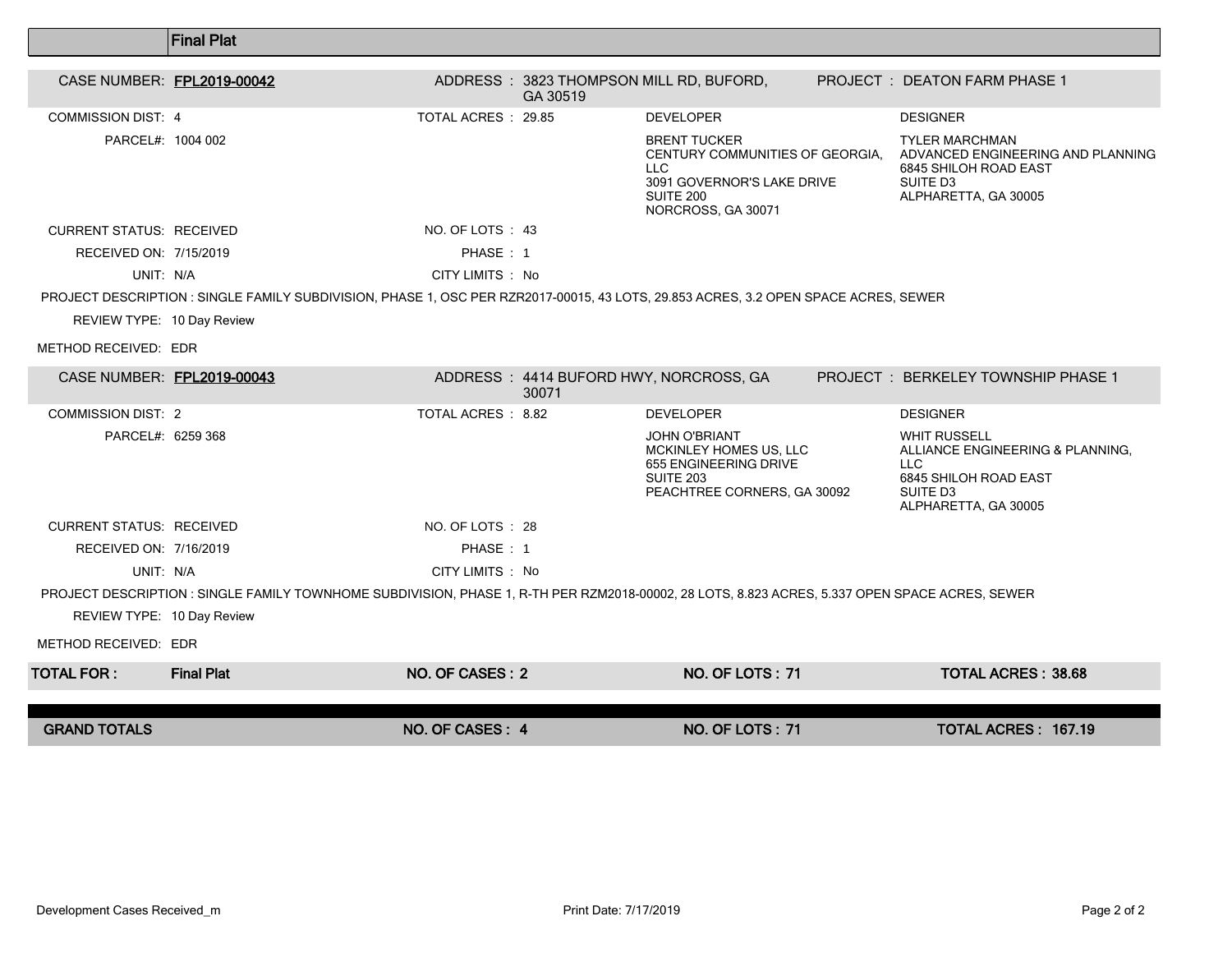

## Gwinnett County Department of Planning & Development

From 7/10/2019 to 7/16/2019

|                                 | <b>Commercial Development Permit</b>                                                                                                                           |                    |          |                                                                                                                   |                                                                                                                                                                  |
|---------------------------------|----------------------------------------------------------------------------------------------------------------------------------------------------------------|--------------------|----------|-------------------------------------------------------------------------------------------------------------------|------------------------------------------------------------------------------------------------------------------------------------------------------------------|
|                                 | CASE NUMBER: CDP2019-00168                                                                                                                                     |                    |          | ADDRESS: 3505 BUFORD DR, BUFORD, GA 30519                                                                         | PROJECT: TOYOTA MALL OF GEORGIA                                                                                                                                  |
| COMMISSION DIST: 4              |                                                                                                                                                                | TOTAL ACRES: 12.83 |          | <b>DEVELOPER</b>                                                                                                  | <b>DESIGNER</b>                                                                                                                                                  |
| PARCEL#: 7186 170               |                                                                                                                                                                |                    |          | <b>ANTONIO PEREZ</b><br><b>AUTONATION</b><br>200 S.W. 1ST AVENUE<br><b>SUITE 1400</b><br>FT. LAUDERDALE, FL 33301 | <b>JASON STOUGH</b><br>ONSITE CIVIL GROUP, LLC<br>980 BIRMINGHAM ROAD SUITE<br><b>SUITE 501-340</b><br>MILTON, GA 30004                                          |
| <b>CURRENT STATUS: RECEIVED</b> |                                                                                                                                                                | NO. OF LOTS : N/A  |          |                                                                                                                   |                                                                                                                                                                  |
| RECEIVED ON: 7/10/2019          |                                                                                                                                                                | PHASE: NA          |          |                                                                                                                   |                                                                                                                                                                  |
| UNIT: N/A                       |                                                                                                                                                                | CITY LIMITS : Yes  |          |                                                                                                                   |                                                                                                                                                                  |
| SPACES, SEWER                   | PROJECT DESCRIPTION : CITY OF BUFORD, TOYOTA MALL OF GEORGIA, BUILDING ADDITION, C-2, NEW 2,785 SQ FT, 1 STORY, 12.83 ACRES, 0.80 DISTURBED ACRES, 737 PARKING |                    |          |                                                                                                                   |                                                                                                                                                                  |
| REVIEW TYPE: 10 Day Review      |                                                                                                                                                                |                    |          |                                                                                                                   |                                                                                                                                                                  |
| METHOD RECEIVED: EDR            |                                                                                                                                                                |                    |          |                                                                                                                   |                                                                                                                                                                  |
|                                 | CASE NUMBER: CDP2019-00171                                                                                                                                     |                    | GA 30046 | ADDRESS: 665 DULUTH HWY, LAWRENCEVILLE,                                                                           | PROJECT: GMC OUTPARCEL - MULTI-TENANT<br><b>BUILDING RENOVATION</b>                                                                                              |
| <b>COMMISSION DIST: 4</b>       |                                                                                                                                                                | TOTAL ACRES: 0.82  |          | <b>DEVELOPER</b>                                                                                                  | <b>DESIGNER</b>                                                                                                                                                  |
| PARCEL#: 7009 100               |                                                                                                                                                                |                    |          | <b>BEN KELLEY</b><br>KELLEY CONSTRUCTION HOLDINGS.<br>LLC.<br>10500 HAYNES BRIDGE ROAD<br>ALPHARETTA, GA 30022    | <b>JACK JOHNSON</b><br>FORESITE GROUP, INC.<br>3740 DAVINCI COURT<br>SUITE 100<br>PEACHTREE CORNERS, GA 92041                                                    |
| <b>CURRENT STATUS: RECEIVED</b> |                                                                                                                                                                | NO. OF LOTS : N/A  |          |                                                                                                                   |                                                                                                                                                                  |
| RECEIVED ON: 7/15/2019          |                                                                                                                                                                | PHASE: NA          |          |                                                                                                                   |                                                                                                                                                                  |
| UNIT: N/A                       |                                                                                                                                                                | CITY LIMITS Yes    |          |                                                                                                                   |                                                                                                                                                                  |
|                                 | 0.823 ACRES, 0.4 DISTURBED ACRES, 28 PARKING SPACES, SEWER                                                                                                     |                    |          |                                                                                                                   | PROJECT DESCRIPTION : CITY OF LAWRENCEVILLE, GMC OUTPARCEL - MULTI-TENANT BUILDING RENOVATIONS, BG, NEW 2.601 SQ FT, 1 STORY, 1 STORY, NEW 1.235 SQ FT, 1 STORY, |
| REVIEW TYPE: 10 Day Review      |                                                                                                                                                                |                    |          |                                                                                                                   |                                                                                                                                                                  |
| METHOD RECEIVED: EDR            |                                                                                                                                                                |                    |          |                                                                                                                   |                                                                                                                                                                  |
| <b>TOTAL FOR:</b>               | <b>Commercial Development</b><br>Permit                                                                                                                        | NO. OF CASES: 2    |          | NO. OF LOTS: 0                                                                                                    | <b>TOTAL ACRES: 13.65</b>                                                                                                                                        |